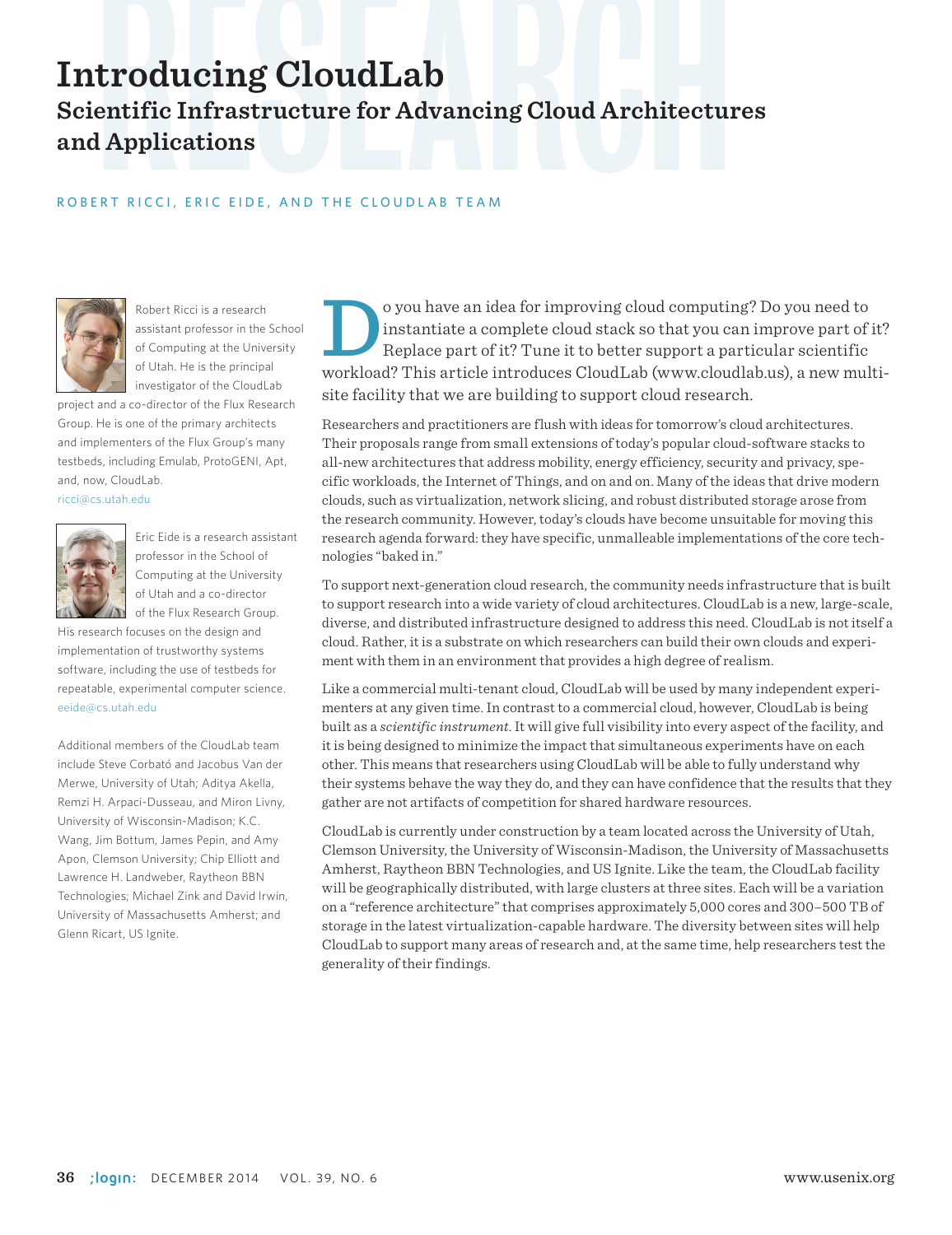- ◆ The University of Utah site, partnered with HP, will be a cluster with both traditional x86-64 servers and a set of low-power ARM-based servers, enabling researchers to explore power/ performance tradeoffs. The cluster will be connected by a large core switch, and it will offer experimenters direct access to switch hardware.
- ◆ The University of Wisconsin-Madison site, partnered with Cisco Systems, will closely reflect the technology and architecture used in modern commercial datacenters. Its 240 servers will have a total of about 4,000 cores and SSDs, and some nodes will have large numbers of disk spindles. They will be connected with a Clos network topology.
- ◆ The Clemson site, developed in cooperation with Dell, will have three components: bulk block-storage nodes, low-density storage nodes for MapReduce/Hadoop-style computing, and generic-VM nodes for provisioning virtual machines. This cluster will focus on provisioning significant experimental environments that can be linked to other national and international resources.

Within each site, CloudLab will provide two 10 Gbps network interfaces to every node. A high-bandwidth switching infrastructure supporting software-defined networking (SDN) will let researchers instantiate a wide range of in-cluster experimental topologies. CloudLab sites will connect with each other via IP and Layer 2 links to regional and national research networks, including AL2S, the SDN-based 100 Gbps network that is part of Internet2's Innovation Platform [7]. This will enable high-speed, end-to-end SDN between all CloudLab sites.

A CloudLab user will be able to provision resources from all of the CloudLab sites at once and combine them into a single experimentation environment. CloudLab's environments will also be able to connect at Layer 2 to the core GENI Network, US Ignite cities [11], and advanced HPC clusters across the United States. For example, in addition to resources from CloudLab's own clusters, a user's environment might include resources from GENI Racks [3], local fiber in a US Ignite city, or cyber-physical systems such as the U. Mass. CASA distributed weather radar system [10].

Like CloudLab's hardware, CloudLab's software is designed for diversity and flexibility in the cloud software stacks that researchers can deploy. CloudLab will be operated by a control framework that runs at a lower layer than cloud software stacks: It will directly provision and control "raw" hardware. A user will request a portion of the raw resources within CloudLab, thereby allocating a *slice* of the CloudLab facility for his or her exclusive use. The ability to allocate resources in this way is familiar to researchers who have used network testbeds such as Emulab [2, 12], GENI [4], DETER [6], and PRObE [8]. In fact, CloudLab's control software will be based on the proven software that today

runs Emulab, several dozen Emulab-based sites, and also parts of GENI.

To allocate a slice of CloudLab, a user writes a *profile*, which is a description of everything needed to build a cloud: both the physical hardware (servers, disks, switches) and the software needed to transform it into a particular type of cloud. (A profile is therefore similar to the definition of an Emulab "experiment" [12] or a GENI "RSpec" [5].) Once the slice is allocated, its owner has full control over its resources. For example, the cloud stack running within the slice can create and manage virtual machines atop the physical machines that are part of the slice. CloudLab will provide canned configurations of popular cloud stacks (e.g., OpenStack [9]), storage systems (e.g., HDFS [1]), and computational frameworks (e.g., Hadoop [1]) so that experimenters can get something running quickly. Researchers will not be bound to these, however. They will be free to deploy whatever they wish on top of the resources provided by CloudLab.

Some researchers will want to create private clouds (e.g., for software development and controlled experimentation), while others will want to open their clouds to other users (e.g., to collect and evaluate real workloads). CloudLab will support both models of experimentation. In addition, researchers will be able to publish their CloudLab profiles, making it straightforward for others to reconstruct the hardware and software environments used in their studies. This will be a mechanism for repeating experiments and comparing results.

We are currently building CloudLab, but we expect that by the time you read this, one or more of the three CloudLab clusters will be up and available to early-access users who can help us to "shake out" the new hardware and software infrastructure. We have an aggressive timetable for building CloudLab, and our plan is that all of CloudLab will be open for regular use in spring 2015. The lessons learned from early adopters will drive the evolution and expansion of CloudLab going forward.

CloudLab will be available without charge to all US academic researchers and educators. In fact, if you have a GENI account or a Utah Emulab account, you can use CloudLab with your existing credentials! We encourage you to try CloudLab if you need modern infrastructure to help you invent the future of cloud computing. Visit the CloudLab Web site (www.cloudlab.us), sign up for news, and email us at contact@cloudlab.us.

This material is based upon work supported by the National Science Foundation under Grant Number 1419199. Any opinions, findings, and conclusions or recommendations expressed in this material are those of the author(s) and do not necessarily reflect the views of the National Science Foundation.